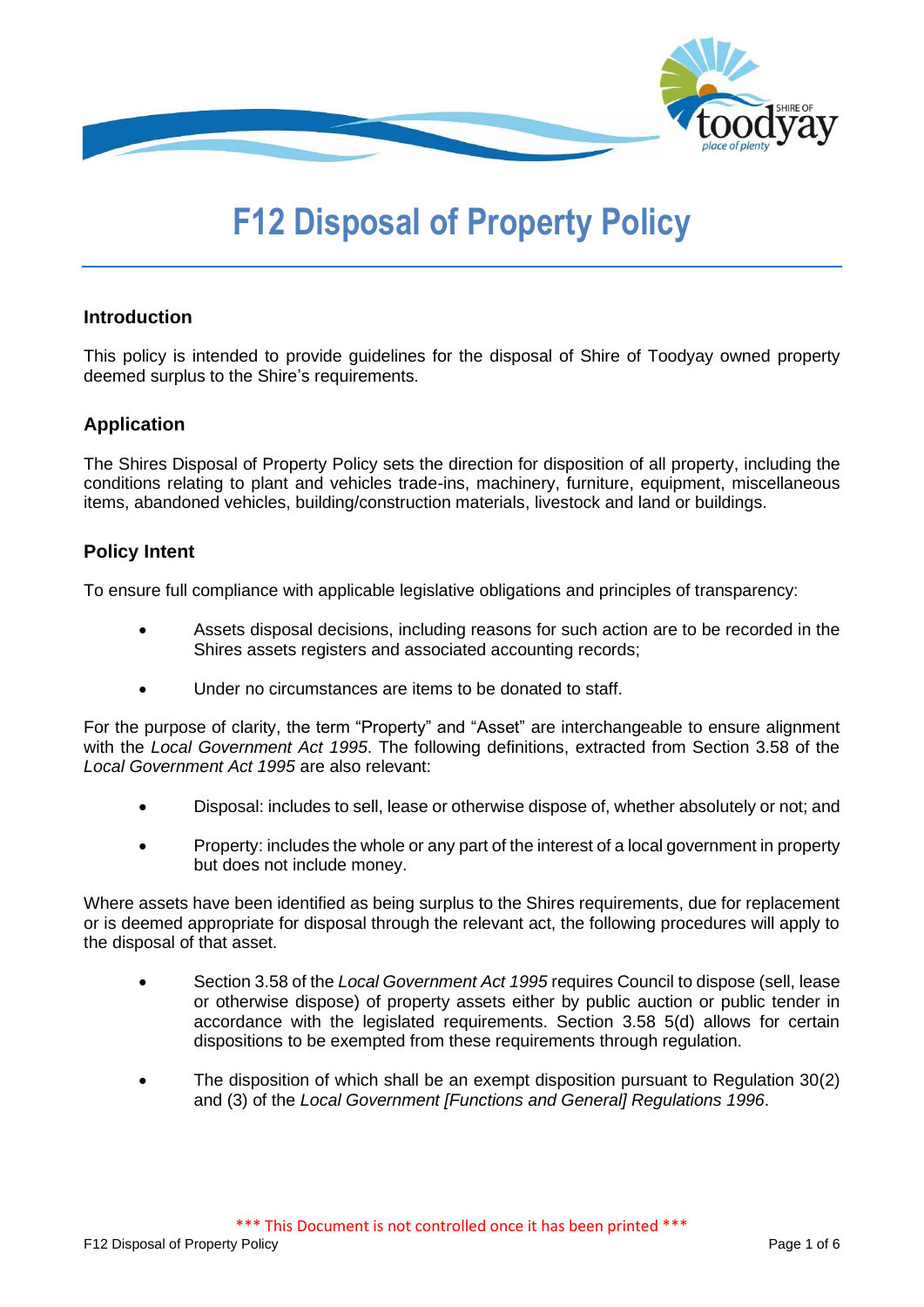# **1. Guidelines**

Under Section 3.58 of *the Local Government Act 1995*, a local government can only dispose of property to:

- (a) The highest bidder at public action; or
- (b) The person who at public tender called by the local government makes what is, in the opinion of the local government, the most acceptable tender, whether or not it is the highest tender.

The Shire can dispose of property other than above if, before agreeing to dispose of the property:

- (a) It gives local public notice of the proposed disposition, describing the property concerned and giving details of the proposed disposition:
	- (i) describing the property concerned; and
	- (ii) the names of all other parties concerned; and
	- (iii) the consideration to be received by the local government for the disposition; and
	- (iv) the market value of the disposition
- (b) Inviting submissions to be made to the shire before a date not less than 2 weeks after the notice is first given:

and

(c) It considers any submissions made to it before the date specified in the notice and, if its decision is made by the council or a committee, the decision and the reasons for it are recorded in the minutes of the meeting at which the decision was made.

This does not apply to:

- (a) A disposition of an interest in land under the *Land Administration Act 1997* Section 189 or 190; or
- (b) A disposition of property in the course of carrying on a trading undertaking as defined in section 3.59; or
- (c) Anything that the local government provides to a particular person, for a fee or otherwise, in the performance of a function that it has under any written law; or
- (d) Any other disposition that is excluded by regulations from the application of this section.

## **2. Authority to Dispose of Property**

(a) Decisions on the disposal of property (assets) may only be made in accordance with Delegated Authority detailed in the Shire's Delegated Authority Register or by resolution of Council.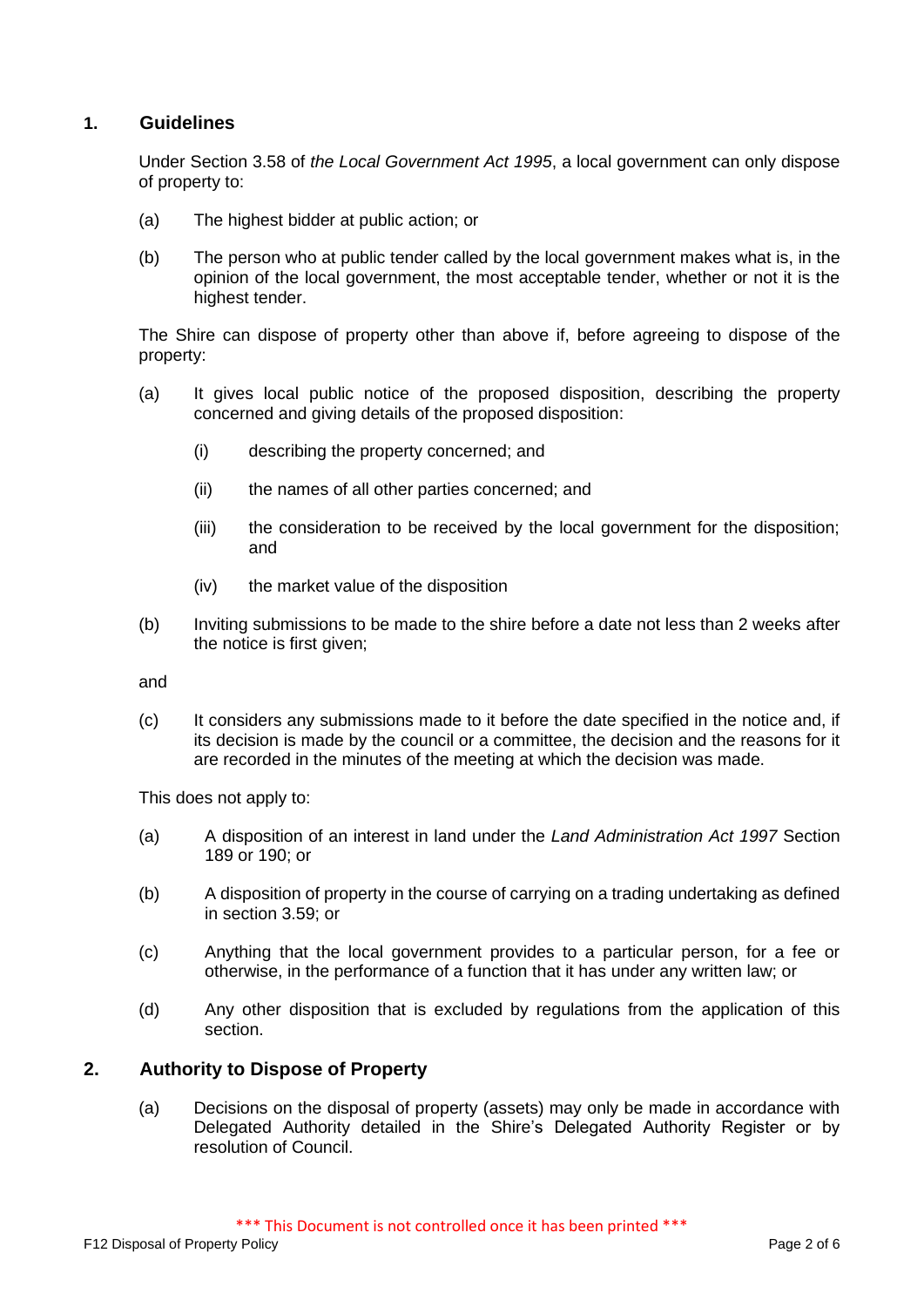- (b) For major project work where disposal of property (assets) is likely to exceed the delegated authority limit, a Council resolution is required that details full financial and asset management implications associated with the disposal(s).
- (c) In instances where major projects requiring Council approval and include as part of the works disposal of existing assets, there is an obligation to disclose the written down value under financial implications of the Council report.

# **3. Plant, Machinery, Furniture, Equipment and Miscellaneous Items**

The disposal of property (other than land or buildings) with a market value of less than \$20,000 is an exempt disposition under Regulation 30 of the Local Government Functions and General Regulations. Accordingly, the following methods of disposal may be used by the Shire:

- (a) Sale by public or private auction, including an online bidding system or portal system.
- (b) Trade-in for other property.
- (c) Donation or gifting of the property to local schools and community groups or not for profit organisations by Council Resolution.

The disposal of property (other than land) is an exempt disposition under Regulation 30 of the Local Government Functions and General Regulations if the entire consideration received by the local government for the disposition is used to purchase other property, and where the total consideration for the other property is not more, or worth more, than \$75 000.

At all times, the Shire will aim to maximise the value of any asset being disposed of.

Disposal of existing plant and equipment is based on the following considerations:

- (a) a condition rating applied to each asset;
- (b) an assumed economic life applied to each asset group;
- (c) a replacement date for each asset;
- (d) asset replacement cost.

It is the responsibility of the Assets and Services Business Unit to monitor all Plant, Machinery, Equipment and Miscellaneous Items to ensure that they are being utilised to provide maximum benefit to the Council. Any changes or usage that may have a detrimental effect to the council must be brought to the attention of Council.

Management practices to be imposed to even out usage between high and low usage vehicles.

## **4. Unsaleable Property (other than land or buildings) – Including Damaged and/or Contaminated Property**

When all efforts fail to dispose of the property in accordance with the above guidelines, the Shire may resort to sale by private treaty if any unsolicited offers are received or the Shire may choose (by Council Resolution) to offer the property to a local community group or member at no cost or authorise its disposal by recycling or scrapping.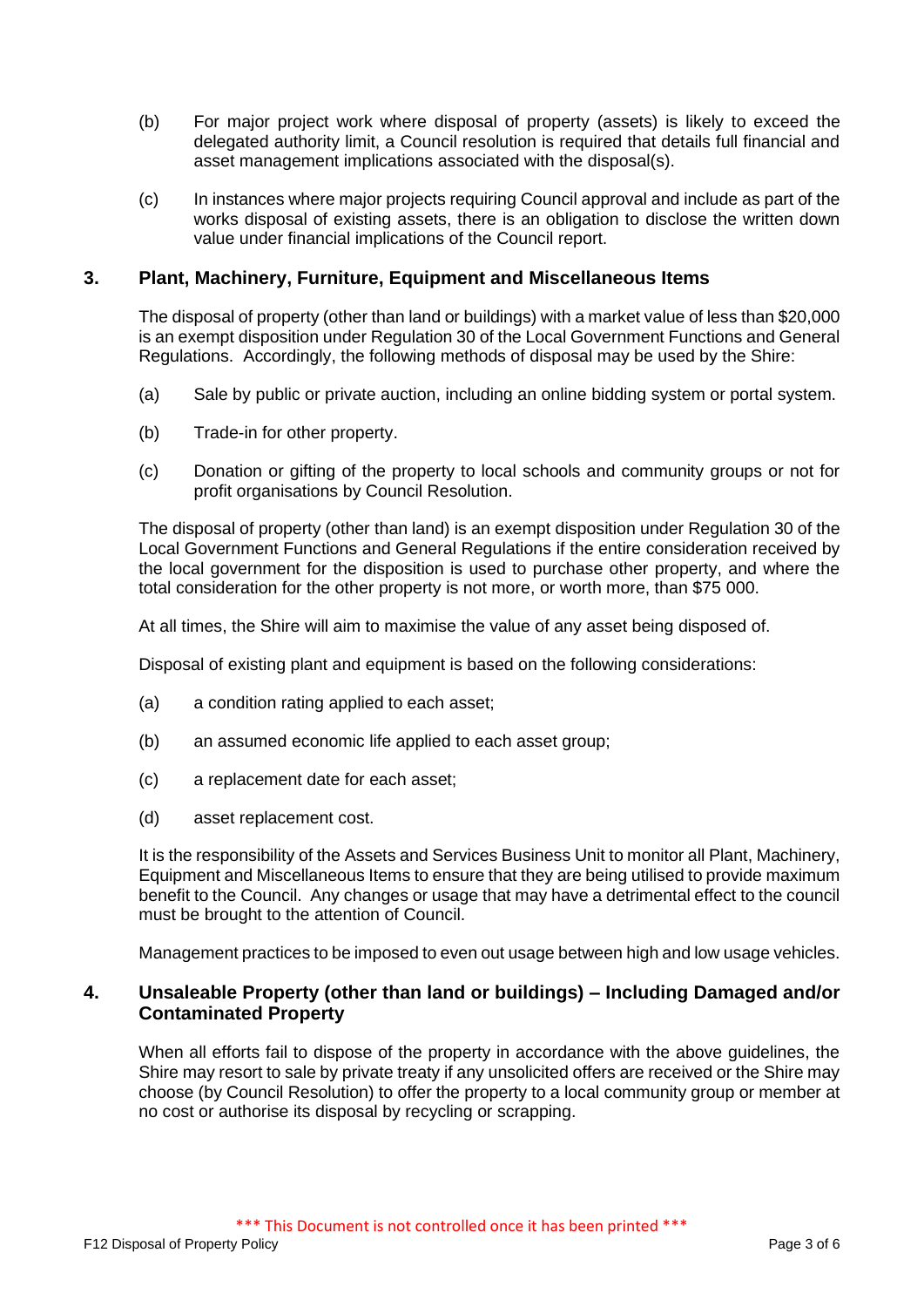# **5. Livestock and Other Animals**

When the Shire is in a position to dispose of livestock or any other animals, the below methods of disposal may be used:

- (a) Donation/surrender to an appropriate rescue organisation.
- (b) Sale by public or private auction.

If neither of the above two options are successful, the Shire may choose to dispose of the property by private treaty if any unsolicited offers are received or the Shire may choose to offer the property to a local community group or member at no cost. If the above methods of disposal fail, the Shire may resort to the humane destruction of said livestock or animal.

At all times, the disposal of all livestock and other animals will be in accordance with the relevant acts, namely; *Dog Act 1976, Cat Act 2011* and *Local Government Miscellaneous Provisions Act 1960*.

## **6. Sale of Land**

The direction provided by this policy applies to any sale of land or buildings owned by Council and does not apply to sale of land for the recovery of unpaid rates.

The Council will approve the sale of Council land or buildings by:

- (a) Offering the property for sale by tender; or
- (b) Appointment of a real estate agent to market the sale of the property by private treaty; or
- (c) Appointment of a real estate agent to conduct a public auction; or
- (d) A combination of the above.

Prior to the disposal of the property, a reserve figure or disposal price for the property to be offered for sale shall be determined in consultation with the appointed agent (where appropriate).

The reserve price shall be no less than a sworn valuation obtained from a Licensed Valuer, obtained not more than 6 months prior to the proposed disposition.

The deposit required to be paid if the property is sold by public auction or private treaty is \$10,000, on the fall of the hammer at auction or on the date of the acceptance of an offer to purchase, with the balance payable at settlement.

## 6.1 Public Auction

Where a property is offered for sale by public auction and fails to sell at the set reserve figure, the agent may be appointed to continue to market the property for a period of 90 days following the date of auction, to achieve a sale, providing that:

(a) Any offer to purchase is in a form which may be accepted;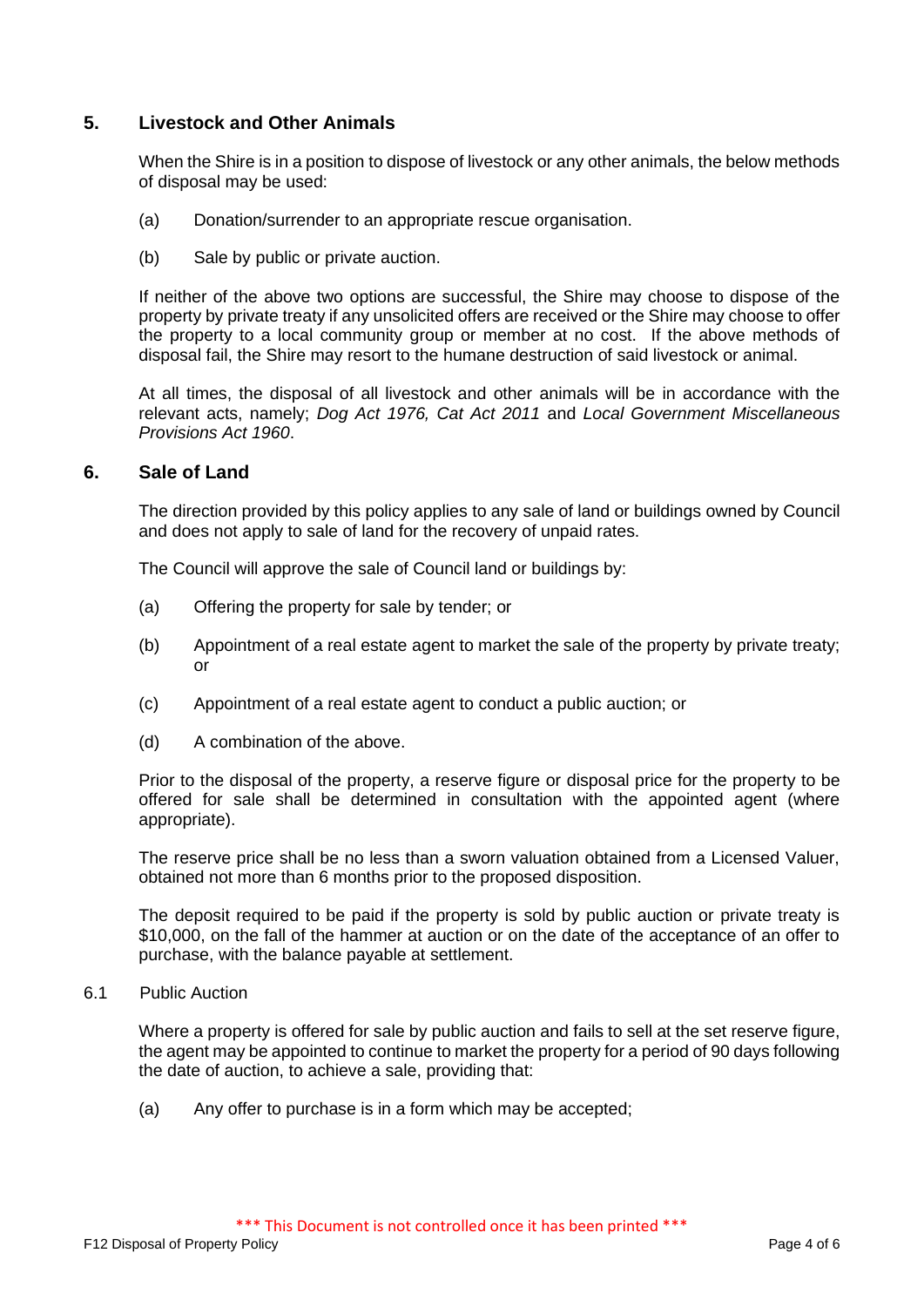- (b) The agent's commission is to be calculated on the sale price achieved or as otherwise agreed to;
- (c) The offer is for the amount equal to or higher than the reserve price set for the auction, unless otherwise agreed to by the CEO; and
- (d) The provisions of section 3.58 of the *Local Government Act 1995* have been satisfied.

## 6.2 Public Tender

If a property is to be sold by public tender the provisions of Section 3.58 (2)(b) of the Local Government Act apply*.* If the tender fails to secure an acceptable offer, the land may be sold by private treaty.

## 6.3 Private Treaty

Where a property is to be sold by private treaty without being first offered at public auction or public tender, the following provisions relating to giving public notification of the proposed disposition to Section 3.58 (3) of the *Local Government Act 1995* (Public Notice) will apply:

- (a) The offer to purchase must be in a form which may be accepted;
- (b) An offer may not be accepted if less than the agreed disposal price as set in accordance with this policy, or is a price acceptable to Council and has been advertised in accordance with Section 3.58; and
- (c) An amount of \$10,000 deposit is to be paid by the prospective purchaser upon acceptance of the offer to purchase made with the balance payable on the settlement date.

#### 6.4 Unsolicited Offers

It Council receives an unsolicited offer for a Council Property, the CEO will determine based on Council's adopted strategies on land and buildings whether or not an offer should be considered. If yes, a sworn valuation will be obtained from an independent licensed Valuer. The CEO may make such other inquiries as she considers appropriate to ascertain the market value. If the valuation is higher than the proposed offer, the intending purchaser will be given the opportunity to increase the offer to meet the valuation.

The proposed disposition will then be put to Council for consideration where Council may:

- (a) Reject the offer;
- (b) Accept the offer subject to the provisions of Section 3.58, and advertise for public submissions;
- (c) Make a counteroffer, which would also be subject to Section 3.58, if accepted; or
- (d) Seek to dispose of the property by Auction of Public Tender and invite the proponent to participate.